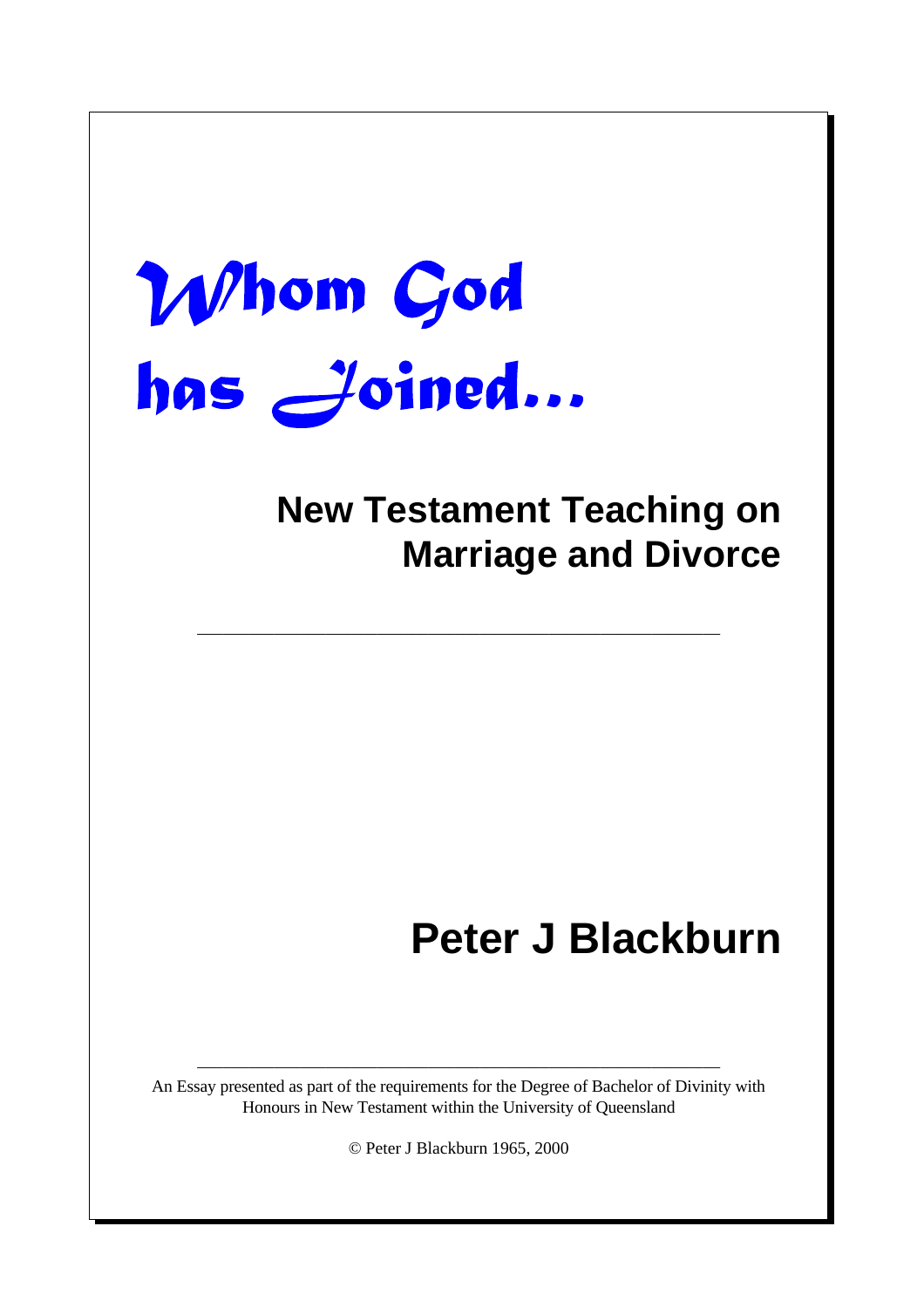#### **l. Introduction**

Since the home is basic to society and marriage is basic to the home, it is clear that the accepted view of marriage affects the well-being of society as a whole. Where marriage is basically unstable, the whole structure of society must of necessity be to some extent unstable. It is commonly thought that marriage is merely a matter of social convenience and the proper ordering of society. It has therefore tended to be accepted that, since marriage is entered by mutual agreement according to the laws of the state, it should also be broken quite simply by mutual agreement within the regulating principles of the state.

This loose concept of marriage is no novelty, but may be paralleled, not only throughout the world, but across the centuries. However, the Christian teaching concerning marriage as a divine ordinance and not merely a social convenience to be regulated by the state has stood in marked contrast to this common view. Yet within Christian teaching there have been areas where the issues have not been clear-cut. Thus, while it has been quite clear that marriage is to be seen as in principle indissoluble, it has not been clear whether "indissoluble" should be taken as meaning "cannot be dissolved" or "ought not to be dissolved", whether the marriage bond may in fact be considered to have been broken in certain circumstances.

Obviously, the teaching of our Lord and of the New Testament as a whole on this subject is of considerable importance. The pattern here must follow that which motivated our Lord's teaching on this subject – *viz*. divorce is only seen in terms of the true nature of marriage. Only in this way can the idea of divorce be seen in perspective.

#### **2. Marriage as a Divine Ordinance**

Key to the New Testament teaching of marriage is the concept of marriage as a divine ordinance, and therefore not merely a matter of social convenience or state law. The essence of marriage comes from creation itself, and the Christian teaching on marriage is not a matter of a high ethical ideal for Christians but sets forth the very basis of marriage itself. If marriage itself is in fact a divine ordinance, then true principles of its nature must have universal validity.

Thus, when Jesus was questioned on the subject of divorce by the Pharisees, he immediately referred the matter to the principles involved in creation itself. The permissive legislation of divorce was not something which was "from the beginning". Alluding to the declaration of Gen. 2.24, which enunciates unconditionally the nature of the marriage relationship, he gives as the conclusion of the matter, "What therefore God has joined together, let no man separate" (Mt.19.3-8; Mk10.2-9). P. Bonnard has pertinently commented, "It is not the antiquity of the institution of marriage to which Jesus calls attention, but the priority, in right as well as in fact, of the creative design of God". That they can and ought to become thus bound together in marriage is so "by the will of the creator inscribed in their physical differences".<sup>1</sup>

That marriage is to be seen as a divine ordinance leads to another factor, the sanctity of marriage. This is implicit in the first creation narrative – "And God blessed them, and God said to them, 'Be fruitful and multiply...' " (Gen.1.28). It is also implicit in our Lord's teaching on the indissolubility of the marriage bond and in Paul's teaching which likens the marriage bond to that between Christ and the Church (Eph.5.31-32). However, there are two sections of teaching which demand consideration in this connection – Christ's teaching on eunuchs (Mt.19.10-12) and Paul's teaching in l Cor. 7.

The strict teaching of Jesus on the subject of marriage evoked from his disciples the comment that "it is better not to marry" (Mt.19.10). Jesus' reply did not endorse this comment. He enumerated three classes of people who are continent and therefore celibate – those born impotent, those made impotent by men and those who for the sake of the kingdom have chosen not to marry. It is those who have thus exercised their freedom of will to whom it is given to accept this. But it is by no means regarded that all would thus become eunuchs for the sake of the Kingdom, nor that those 'to whom it is given' have received some superior vocation, There is no suggestion that marriage is a second-rate expedient for those who cannot attain to the highest virtue of celibacy. The teaching only deals with special instances in which the needs of the Kingdom would have to take precedence over the desire for marriage.

<sup>1</sup> *L'Évangile selon Saint Matthieu* (Delachaux & Niestlé, Neuchâtel, 1963), *in loc*.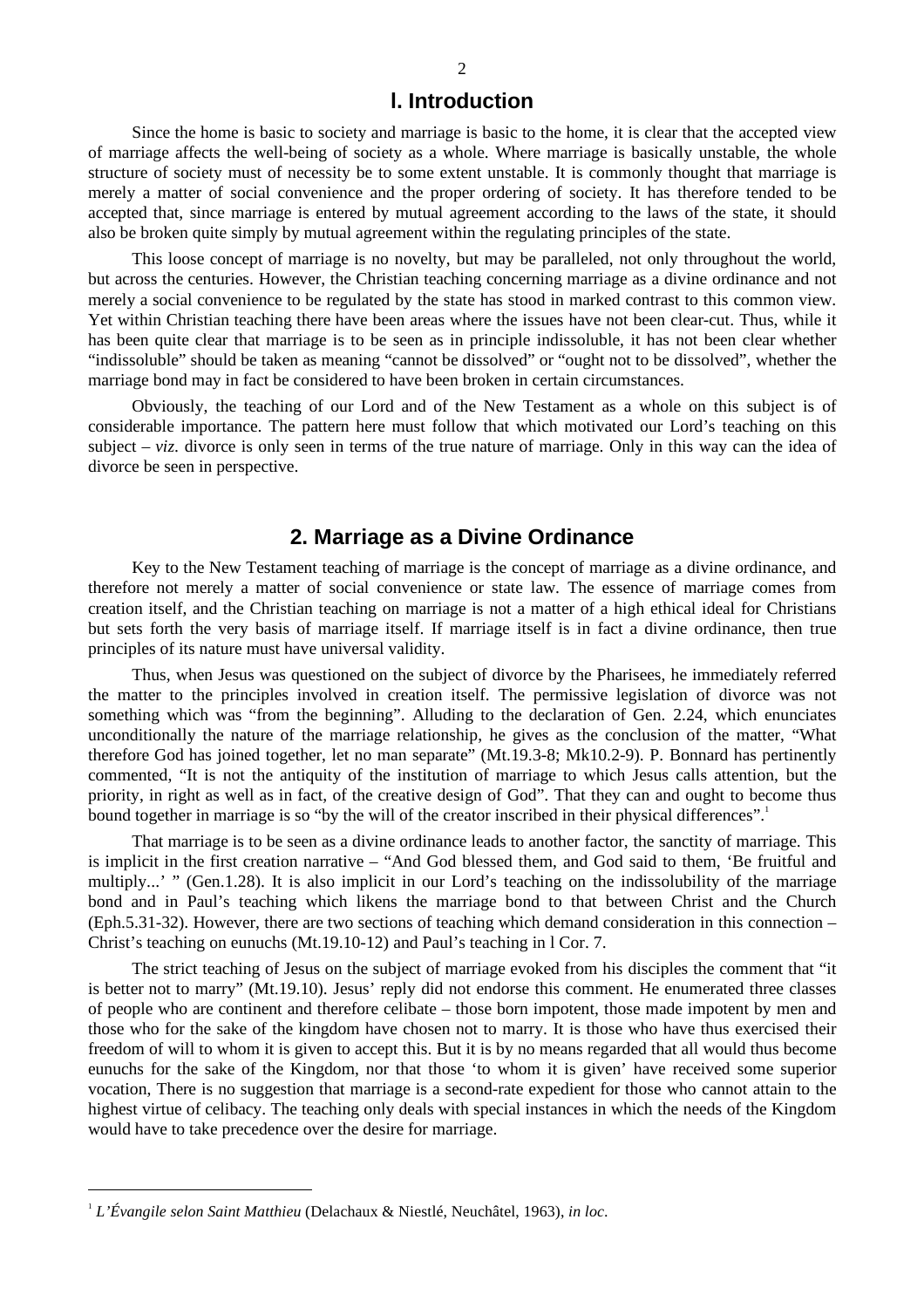The teaching of Paul in 1 Cor. 7 has also been taken by some to indicate that celibacy is to be commended and that marriage is basically for the weak. "Good" ( $\kappa \alpha \lambda o \nu$ ) in v.1 does not refer to moral goodness in the sense of what is commanded by the law of God (this is expressly clear in v.26), but to what is commendable under the circumstances. These circumstances are the imminence of the End, in view of which Paul had no interest in the continuance of the race,<sup>2</sup> as is clear in vv.23-31. However, other circumstances also pertained in Corinth – notably the temptations to unchastity were particularly strong and had already received comment from the Apostle (6.12-20). In ch.7, he acknowledges that what he considers laudable in view of the imminent End is not expedient as a general rule, especially in Corinth. Because of temptations to immorality (v.2), the statement of v.1 cannot be taken as an absolute, universally valid rule, but is to be seen in terms of a gift of God ( $\chi d\rho_l \sigma_l \rho a - v$ .7). Again, in v.8, Paul cannot make his  $\kappa d\lambda \sigma \nu$  a universal principle, for if not to marry involves one in consuming passions then it is better ( $\kappa \rho \epsilon \hat{i} \tau \tau o \nu$ ) to marry (v.9).

The question naturally arises whether Paul's view of marriage is not rather low, seeing its only purpose in preventing immorality. However, Paul is not here speaking of the purpose of marriage, but is rather dealing with the exigencies of a practical situation. Robertson and Plummer have the useful comment on v.2, "The Apostle is not discussing the characteristics of the ideal married life; he is answering questions put to him by Christians who had to live in such a city as Corinth. In a society so full of temptations, he advises marriage, not as the lesser of two evils, but as a necessary safeguard against evil."<sup>3</sup> The teaching of v. 3ff makes it clear that the view of marriage here is not as low as is sometimes supposed. These verses make it clear that those who are married have a duty not to withhold conjugal rights<sup>4</sup> from one another, Indeed, continence might be maintained for the specific purpose of devoting themselves to prayer, but this was to be but "for a season" (v.5). Prolonged asceticism may in fact give Satan opportunity to lead one or other into sin.<sup>5</sup> While he speaks very much in terms of a particular situation, the marriage relationship involves a "debt" ( $\phi \phi \epsilon \lambda \eta \nu - v.3$ ) concerning which the husband and wife are not to defraud ( $\phi \pi \phi \gamma \epsilon \rho \epsilon \hat{i} \tau \epsilon$ ) one another (v.5). It can hardly be said that he does not see in the marriage relationship something which is good in itself, and it is noteworthy that in Ephesians, when the feeling of the nearness of the End was not so strong, the teaching on marriage takes a much more positive line  $(5.22\text{ff})$ .<sup>6</sup>

Thus, these two sections of teaching do not remove the conclusion that marriage is not merely the lesser of two evils, but that, having been instituted in the goodness of the Creator, it is itself good and sacred. It is in fact the very sacredness of the bond which makes its perversion so reprehensible. On the other hand, these sections have emphasised that even the matter of marriage is to be subservient to the Kingdom, not that the married must live as ascetics, but that some few may be called in the purpose of God to remain unmarried and be given the grace to do so.

#### **3. "One Flesh"**

Fundamental to the New Testament concept of marriage is the teaching that in marriage the man and wife are "joined together" by God so as to constitute "one flesh". This is quite clear in Mt. 19.4-6 (= Mk 10.7-9). It is the basis of a very serious warning against being joined to a harlot (1 Cor. 6.16) and of an illustration of the relationship between Christ and the Church (Eph. 5.29-32). However, it is of great importance that the significance of the concept, "one flesh", be clearly understood.

<sup>2</sup> J. Moffatt, *The First Epistle of Paul to the Corinthians* (Hodder & Stoughton, London, 1938) on ch.7; A. Robertson and A. Plummer, *A Critical and Exegetical Commentary on the First Epistle of S. Paul to the Corinthians* (T. & T. Clark, Edinburgh, 2ed 1914), on 7.2.

<sup>3</sup> *ibid.*, *loc.cit.*

<sup>&</sup>lt;sup>4</sup> In v. 3, the reading  $\tau \eta \nu$  *obelarch* is undoubtedly the right one. It is clear that the "debt" referred to is the conjugal duty of husband and wife (RSV – "conjugal rights"). The reading of the Textus Receptus,  $\tau \eta \nu \dot{\phi} \phi \epsilon_l \lambda \partial \mu \dot{\epsilon} \nu \eta \nu \epsilon \dot{\nu} \nu \partial \alpha \nu$ , was perhaps a euphemism for the same thing.

<sup>5</sup> The clause,  $\hat{\mu}a \mu \hat{\eta} \pi \epsilon \rho \hat{\alpha} \zeta \hat{\eta}$  ...  $\hat{\mu} \hat{\omega} \nu$  could be taken with the exceptive clause rather than with that which immediately precedes it. In this case the meaning would be that, while normal marital relations are to be maintained, constant and unrelieved indulgence may have a debilitating effect on the spiritual life and hence provide an opportunity for temptation to ain. However, since it is incontinence outside the marital bond that is sinful, the other interpretation seems the more likely.

<sup>6</sup> Cf. C.L. Mitton, *The Epistle to the Ephesians* (O.U.P., Oxford, 1951), p.22.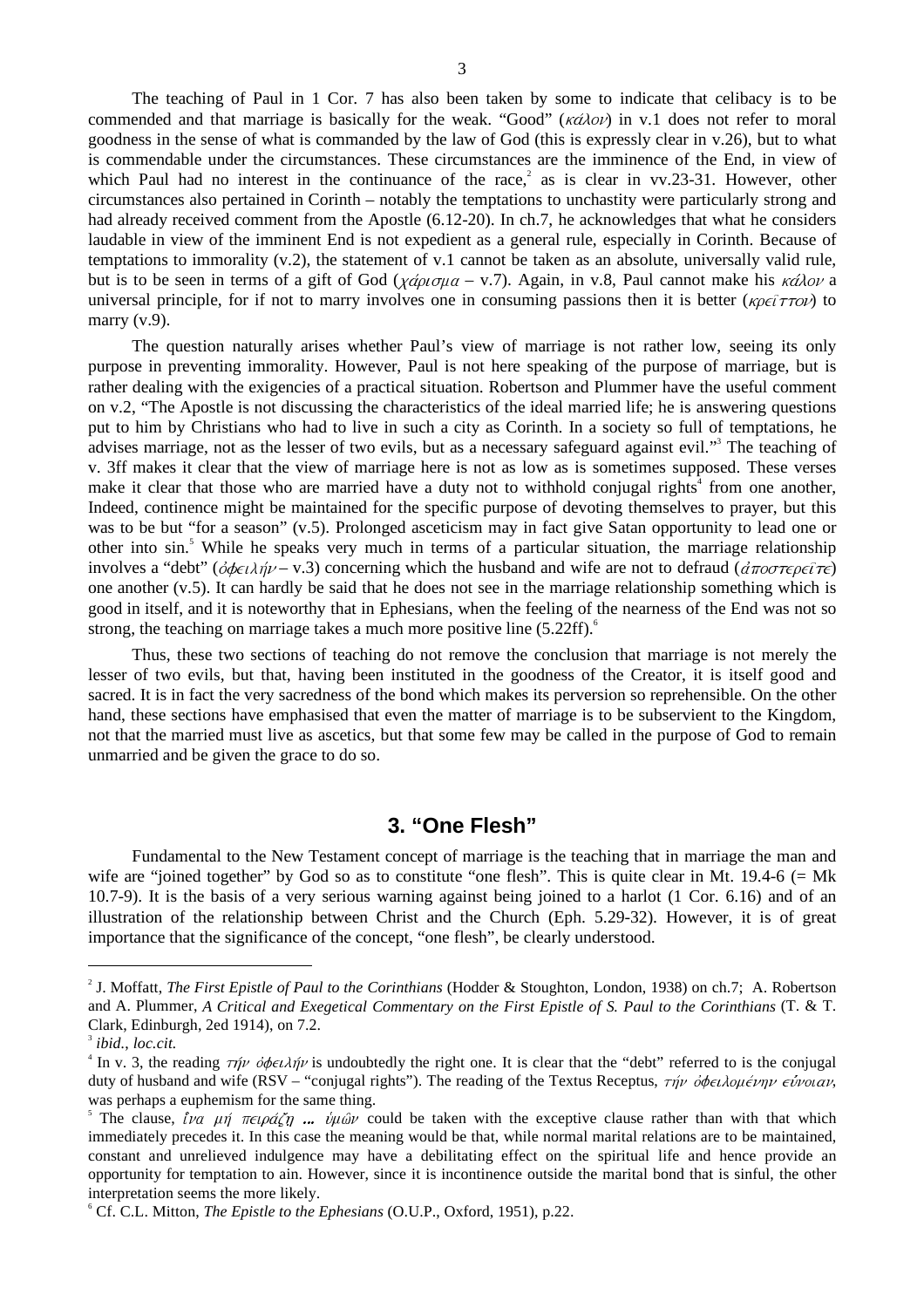Thus, J.C. Fenton has interpreted "one flesh" as meaning "as closely related as the members of one family, or as the limbs of one body".<sup>7</sup> F.V. Filson, however, sees the phrase as pointing to "a new creation that has its life only in their union". 8 E.P. Gould considers that the union is the physical one to which the sexual relation points to and involves a "structural unity" between the two persons. C.L. Mitton asserts that the sexual powers become the strong bond binding man and wife together in a lasting union in which a new entity, a new kind of personality has come into being.<sup>10</sup> C.E.B. Cranfield queries whether the reference is to one personality or to one kindred.<sup>11</sup> D.E. Nineham favours the latter.<sup>12</sup> While there are a number of variations and combinations, the basic question is that raised by C.E.B. Cranfield.

In the passages noted above in Matthew and Mark, the nature of the marriage relationship is seen to be inherent in creation itself. In Matthew,  $d\pi' d\rho\chi\hat{\eta}s$  is to be taken with  $\epsilon\pi o(\eta\sigma\epsilon\nu$  (19.4),<sup>13</sup> and thus corrects the more difficult expression of Mark ( $d\pi$  of  $d\theta \chi \hat{\eta}$  s  $\kappa \rho / \sigma \epsilon \omega$  s – 10.6).<sup>14</sup> The meaning, however, is similar – the permanent bond which is marriage originates in the will of the Creator and is set out in the physical differences between the sexes from the beginning (Gn. 1.27; 5.2). Both accounts then proceed to quote from Gn. 2.24. This latter in context seems to refer to the creation of the woman from the man's rib (v. 23). Nevertheless, the force of  $\ell \nu \epsilon \kappa a$  *τούτου* is to refer the teaching on marriage back to creation itself. This point is not lessened by seeing the relation through a different angle. The pertinence of our Lord's teaching lies not in the origin of the woman – this might tend to emphasise a woman's status as inferior – but rather in the creative design of God.

Because in both accounts the quotation from Gn. 2.24 is thus set in relation to the creative design of God, the concept of "one flesh" would seem to involve much more than a new family relationship. It is true that each marriage does in fact involve the latter, but the significance is not simply that husband and wife belong to the one family – it is rather that, leaving the family of father and mother, they together form the basis of a new family. Thus, they are described as having been "voked together" ( $\sigma \nu \nu \epsilon \ell \epsilon \nu \epsilon \nu$ ) by God (Mt. 19.6; Mk 10.9). The verb used here refers to a working team rather than to a unit of creation, as its usual translation might be taken to imply, although functionally this team may well be regarded as in fact "a unit of creation", being the means to the continuance of the race. However, in attempting to understand correctly the import of New Testament teaching caution needs to be exercised with such terms as "new creation" and "structural unity" as used above. That the physical relationship is important in the union is beyond doubt, but the new creation and the structural unity need not thereby be seen solely or basically in physical terms. From an external point of view, indeed, there is the yoking together, the creation of a new family unit and the physical union of two persons as, one might say, a creative organism. But these aspects do not give the full significance of "one flesh".

The marriage bond is seen to be a continuous one, though the physical sexual relations are intermittent. The aorist ( $\sigma \nu \nu \epsilon \zeta \epsilon \nu \xi \epsilon \nu$ ) seems to imply that a definitive act of God has taken place. The yoking together is no mere matter of convenience, a divine sanction for a time. What God has yoked together, no person is to separate. The question whether this implies that persons can and do separate or whether no matter what happens in human sinfulness the bond remains must be considered later with respect to divorce. The point here is that something deeper than a physical relationship is involved. There is a union of personality, though this is best seen in a complementary sense. This may give added significance to the reference to Gn. 1.27; 5.2, for the creation of "male and female" does not merely point to the difference between the sexes but more notably to their complementariness, their need one of the other. This is more than a physical need requiring sexual completion, for more than the latter is involved. Having been created complementary, man and wife together form a "super-personality", in which there is a blending of their individual personalities, the latter not thereby being subordinated or negated but finding in the union their true identity. The omission of  $\kappa a \ell \pi \rho \circ \sigma \kappa \circ \lambda \eta \theta \eta \circ \sigma \tau \alpha \pi \pi \circ \sigma \circ \tau \eta \nu \gamma \nu \alpha \ell \kappa \alpha \alpha \nu \tau \circ \nu \delta$  from Mk 10.7 by S, B and

<sup>7</sup> *The Gospel of St. Matthew* (Penguin, Harmondsworth, 1963), on 19.5.

<sup>&</sup>lt;sup>8</sup> A Commentary on the Gospel according to St. Matthew (A. & C. Black, London, 1960), on 19.3-9.

<sup>9</sup> *The Gospel According to St. Mark* (T.& T. Clark, Edinburgh, I896), on 10.8.

<sup>&</sup>lt;sup>10</sup> *The Gospel According to St. Mark* (Epworth, London, 1957), on 10.5.

<sup>&</sup>lt;sup>11</sup> The Gospel According to St. Mark (C.U.P., Cambridge, 1963), on 10.8.

<sup>&</sup>lt;sup>12</sup> Saint Mark (Penguin, Middlesex, 1963), on 10.7.7.

<sup>&</sup>lt;sup>13</sup> cf. A.H. McNeile, *The Gospel According to St. Matthew* (Macmillan, London, 1915), on 19.4.

<sup>14</sup> *cf.* P. Bonnard, *op. cit*., on Mt. 19.4-5.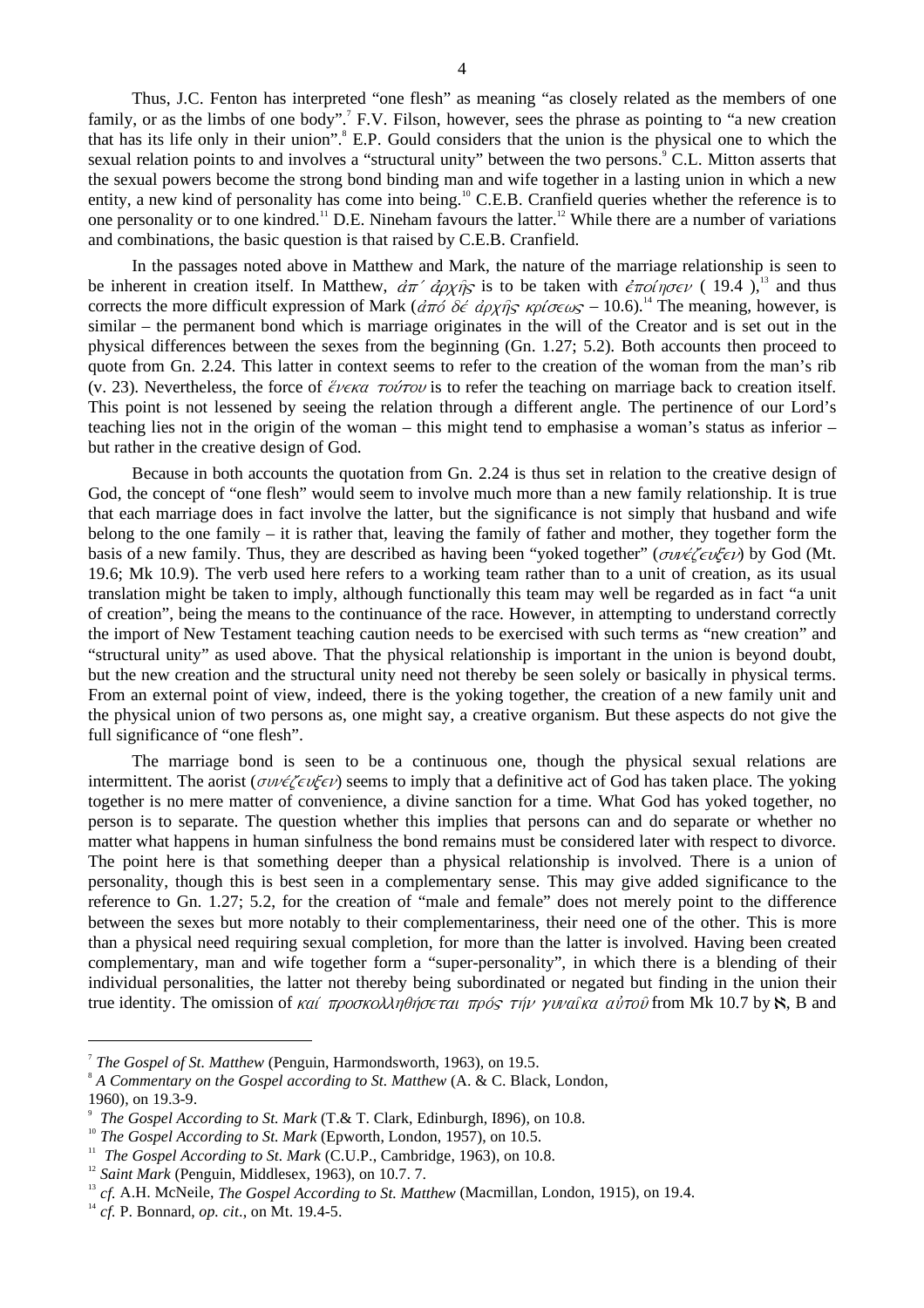Syr<sup>sin</sup> does not seem to have any particular significance. The awkwardness thus given to the sense justifies the conclusion that it was perhaps omitted by inadvertence.<sup>15</sup> The verbs  $\kappa \circ \lambda \lambda \check{a} \omega$  (as Mt.) and  $\pi \rho \circ \sigma \kappa \circ \lambda \lambda \check{a} \omega$  (as Mk and LXX) both refer to a close bond, whether the passive is to be understood reflexively here or not. Thus, RSV renders "and be joined to his wife", avoiding the suggestion that the bond is only an emotional tie.

It is important to consider when man and wife are constituted "one flesh" – whether in the marriage contract, however conceived, or in the physical consummation, or in conception. It is clear that while the union is not merely physical its ground in a physical relationship cannot be denied. It may indeed be the importance of this relationship which undergirds the term "one flesh". It is striking to note Paul's teaching in 1 Cor. 6.15ff on this point.

Physical intercourse outside the legal bond of marriage is seen to create the "one flesh" relationship, constituting man and woman one  $\sigma \omega \mu \alpha$ , one organism (*cf.* Eph. 5.28-31). Outside marriage, however, this involves a man in sin against his own body (v.l8). This is because the relationship is entered with no intention that it should be exclusive and for life – this is inherent in the nature of the case. This, indeed, is why the external regulations of a marriage contract are not irrelevant to the discussion. While the marriage contract may not constitute the "one flesh" relationship, it nevertheless initiates and safeguards it, involving a solemn covenant between man and woman that they will in fact enter this relationship exclusively and for life. This is to some extent true of marriage within different cultural settings, though the exclusiveness and permanence of the relation may be widely divergent from the Christian teaching. In Paul's teaching the relation of conception and the procreative purpose of marriage does not enter into the question. The union takes place irrespective of whether the physical relationship has produced children who would then symbolise its reality as "one flesh". Our Lord's teaching does not specifically touch on this question, though it is clear that the union transcends the legal and social regulations since it cannot be dissolved by the latter.

Some note has already been taken of Paul's understanding of "one flesh" as "one body". While it is evident in 1 Cor. 6.15ff, it is developed more clearly in Eph. 5.28ff. As "one body", husband and wife are complementary and fulfil one another's needs. Thus, as each person has a strong instinct to preserve, care for and nourish his own body, so now this is to be the practical expression of his love towards his wife. The teaching of Paul concerning the differing roles of man and woman in marriage has sometimes been passed by as if he taught that women are to have an inferior status. The difference, however, is one of *role* rather than *status*. Paul had written that "… there is neither male nor female; for you are all one in Christ Jesus" (Gal. 3.38), but this statement of women's equality with men in Christ Jesus is not to be taken as meaning that there are no differences of role within marriage. "The body" implies that these roles are complementary and hence necessary to each other. While acknowledging some cases to be contrary, it would be true to say that the psychological differences between men and women seem to fit them for the roles that Paul sets out. The husband is the head to whom the wife is to be subject in everything; the husband, for his part, is obliged to nourish and cherish his wife. The husband's position is not to be seen primarily in terms of authority, but rather of responsibility. While the wife is to be subject  $\epsilon \nu \pi a \nu \tau i$ , the authority of the husband is subject to the obedience he owes to Christ and is to correspond to the relation of Christ and the Church.<sup>16</sup> There is no question of domination but rather of the complete harmony of mutual love between those who are "one flesh". "It is the function of the head to plan the safety of the body, to secure it from danger and to provide for its welfare". <sup>17</sup> Paul states marital responsibilities similarly in Col. 3.18-19 (*cf.* Tit. 2.5; l Pet. 3.1).

However, this statement of the marriage relationship seemed to raise problems with respect to the marriage of believers and unbelievers. To what extent could the close bond of "one flesh" exist between those who did not have common faith in Christ? To this it must be answered that the purely physical bond can exist, as in fact in relations with a harlot (1 Cor. 6.16), and beyond this the union on the personal level can take place, but there can hardly be the deeper spiritual union. For this reason, believers are not to be "mismated with unbelievers" (2 Cor. 6. 14, RSV). This expression ( $\epsilon \tau \epsilon \rho o \epsilon' \nu \rho \partial \nu \tau \epsilon$ s) may not, it is true, refer exclusively to the yoke of marriage,<sup>18</sup> but it would seem to have considerable reference to the latter.

<sup>15</sup> V. Taylor, *The Gospel According to St. Mark* (Macmillan, London, I952), on 10.6-9.

<sup>&</sup>lt;sup>16</sup> Cf. T.K. Abbott, *A Critical and Exegetical Commentary on the Epistles to the Ephesians and to the Colossians* (T. & T. Clark, Edinburgh, 1897), on Eph. 5.24; E.F. Scott, *The Epistles of Paul to the Colossians to Philemon and to the Ephesians* (Hodder & Stoughton, London, 1930), on Eph. 5.23.

<sup>17</sup> J.A. Robinson, *St. Paul's Epistle to the Ephesians* (Macmillan, London, 2ed 1904), Exposition on 5.23.

<sup>&</sup>lt;sup>18</sup> Cf. P.E. Hughes, *Paul's Second Epistle to the Corinthians* (Marshall, Morgan & Scott, London, 1962), on 6.14.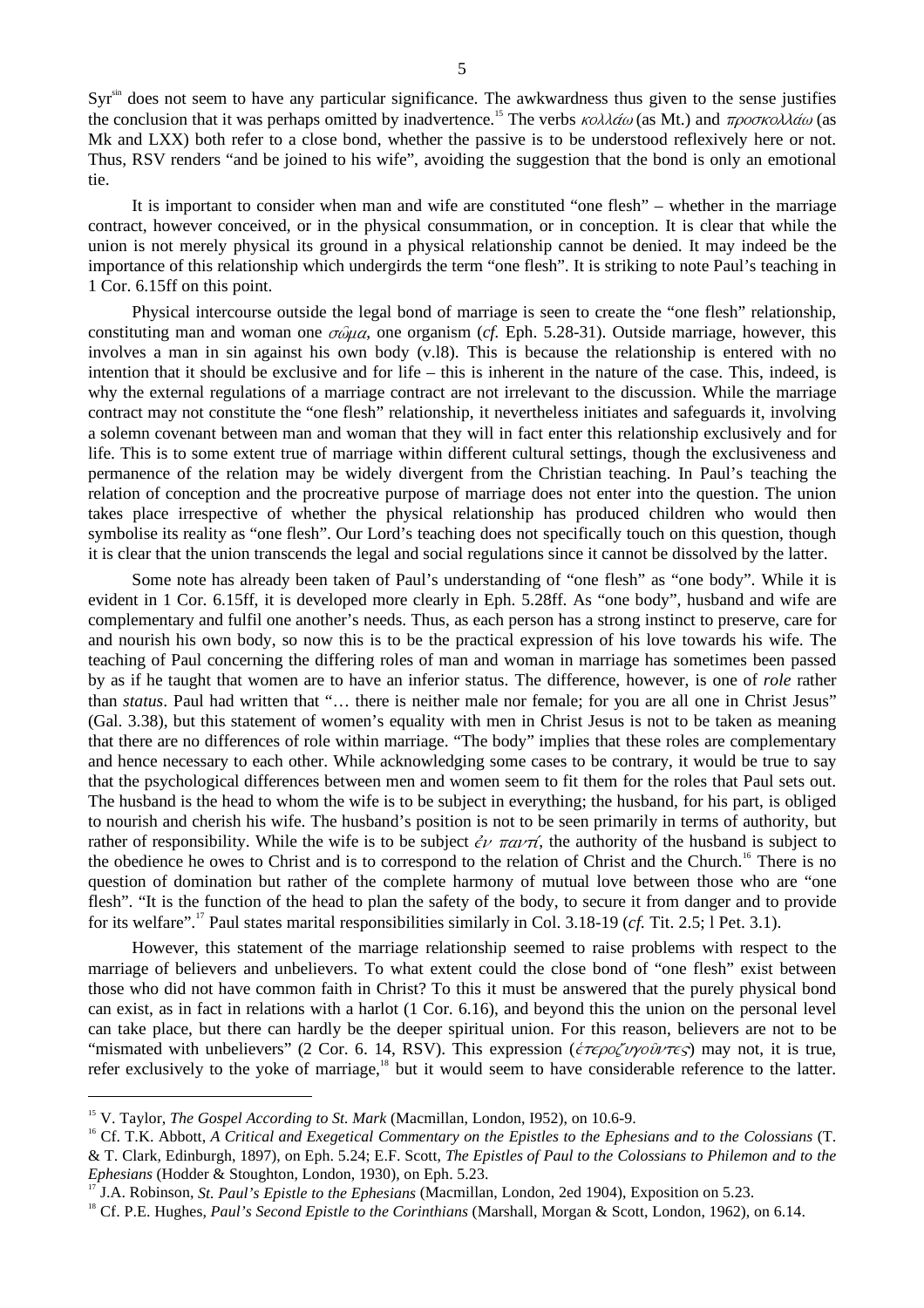The sharing ( $\mu \epsilon \tau o \gamma \eta$ ) and fellowship ( $\kappa o \nu \omega \nu \alpha$ ) are on the deepest possible level. Paul is not advocating isolationism (*cf.* 1 Cor. 9.20-23), but speaks rather of the closest relationships of life. Account needs to be taken of the significance of  $\mu \dot{\eta}$   $\gamma \dot{\ell} \nu \epsilon \partial \ell \epsilon$  here followed by a present participle. The sense seems to be given well by P.E. Hughes – "do not go on becoming unequally yoked with unbelievers, as you are already doing".<sup>19</sup> The command seems to forbid entry by a Christian into a relationship with an unbeliever rather than to give counsel to those who, on becoming Christians, find themselves yoked with unbelievers. Thus, a woman whose husband has died may marry again, but it must be "in the Lord" (1 Cor. 7.39). However, where only one partner has become a believer, the Christian is not to precipitate separation – if such action is taken by the unbeliever, the believer is not to be held under bondage in such a case (1 Cor. 7.12,13,15). Whether this implies freedom to remarry must be considered later. It is clear that the marriage relationship is not without meaning in such a case. While the deepest reality of "one flesh" may not be possible, it is true that the unbeliever is sanctified through the believing partner (v. 14) and may in fact be led to salvation (v. l6), and that the children of the relationship are holy ( $d\gamma a - v$ . 14). Just as sexual union with a harlot involves degradation (as 6.16), so within marriage, union with a pure Christian results in the enriching of the unbeliever.<sup>20</sup> With this may be compared the teaching of 1 Pet. 3.1ff, in which, however, the influence is not so much through the union in itself but by the wife's taking up consciously and deliberately the role which is hers within marriage and so winning her husband to the faith by her chaste and respectful behaviour. It should be noted in this passage that although the wife has a different role and is hence "a weaker vessel" she is nonetheless to be seen as an equal, "fellow-heir ( $\sigma \nu \nu \kappa \lambda \eta \rho \sigma \nu \phi \mu \sigma$ ) of the grace of life" (v. 7). This principle, of course, had special significance where both husband and wife were Christians.

The insistence on the doctrine of "one flesh" clearly implies monogamy. The teaching of Jesus nowhere assumes that marriage can ever be otherwise. Paul in writing to a pagan situation assumes likewise. The statement, "let each man have his own wife, and let each woman have her own husband" (1 Cor. 7.2), requires monogamy. This is true whether or not Paul implies any difference in the use of  $\epsilon a \nu \tau o \hat{v}$  and  $\delta \delta o \nu$ here and elsewhere (as Eph.  $5.22,28,33$ ; *et al.*).<sup>21</sup>

The question of what was to be done where people polygamously married became believers was bound to arise at some stage, as indeed it does today in a missionary situation. There is no clear direction that marriage relations with all but the first wife are to be ceased, although it might be inferred that the succeeding relationships would be adulterous. However, the situation is not a simple one, for the marriage relationship might have been regarded as sacred and permanent, though not monogamous. Further, if such action was to be taken, there would be grave economic and social complications for the women concerned, with the additional problem of forcing them into further adultery should they be desiring to remarry. Of course, if some wives did not become believers and sought freedom, the principle of 1 Cor. 7.12 would apply, though it should be noted that the other complications of the case still remain. There is no indication in the New Testament that a clear-cut solution was ever given. However, it was clear that those in authority in the Church should exemplify the Christian ideal of monogamy – this was a rule by the time the Pastorals were written (1 Tim. 3.2,12; Tit. 1.6).

The concept of "one flesh" thus involves a deep union of man and wife based on the creative will of God, the covenant between the two persons and the physical relationship thus established. The relationship, however, is not merely physical, though the depth of the bond may depend on other factors. Within this bond, the two personalities complement one another and fulfil different roles though equal in status. The relationship is meant to be exclusive, permanent and monogamous.

#### **4. Divorce**

It has already been noted that our Lord, in dealing with the subject of divorce, treats it in relation to the true nature of marriage. In the foregoing discussion, it has been noted that the marriage contract initiates and safeguards the "one flesh" relationship. However, just as it has been clear that the latter is far more than

<sup>19</sup> *ibid.*

<sup>20</sup> Cf. J. Moffatt, *op. cit.*, on 1 Cor. 7.12; J. Héring (tr. A.W. Heathcote & P.J. Allcock), *The First Epistle of Saint Paul to the Corinthians* (Epworth, London, 1962), on 7.12.

<sup>&</sup>lt;sup>21</sup> Cf. F.W. Grosheide, *Commentary on the First Epistle to the Corinthians* (Marshall, Morgan & Scott, London, 2ed 1954), n. on 7.2.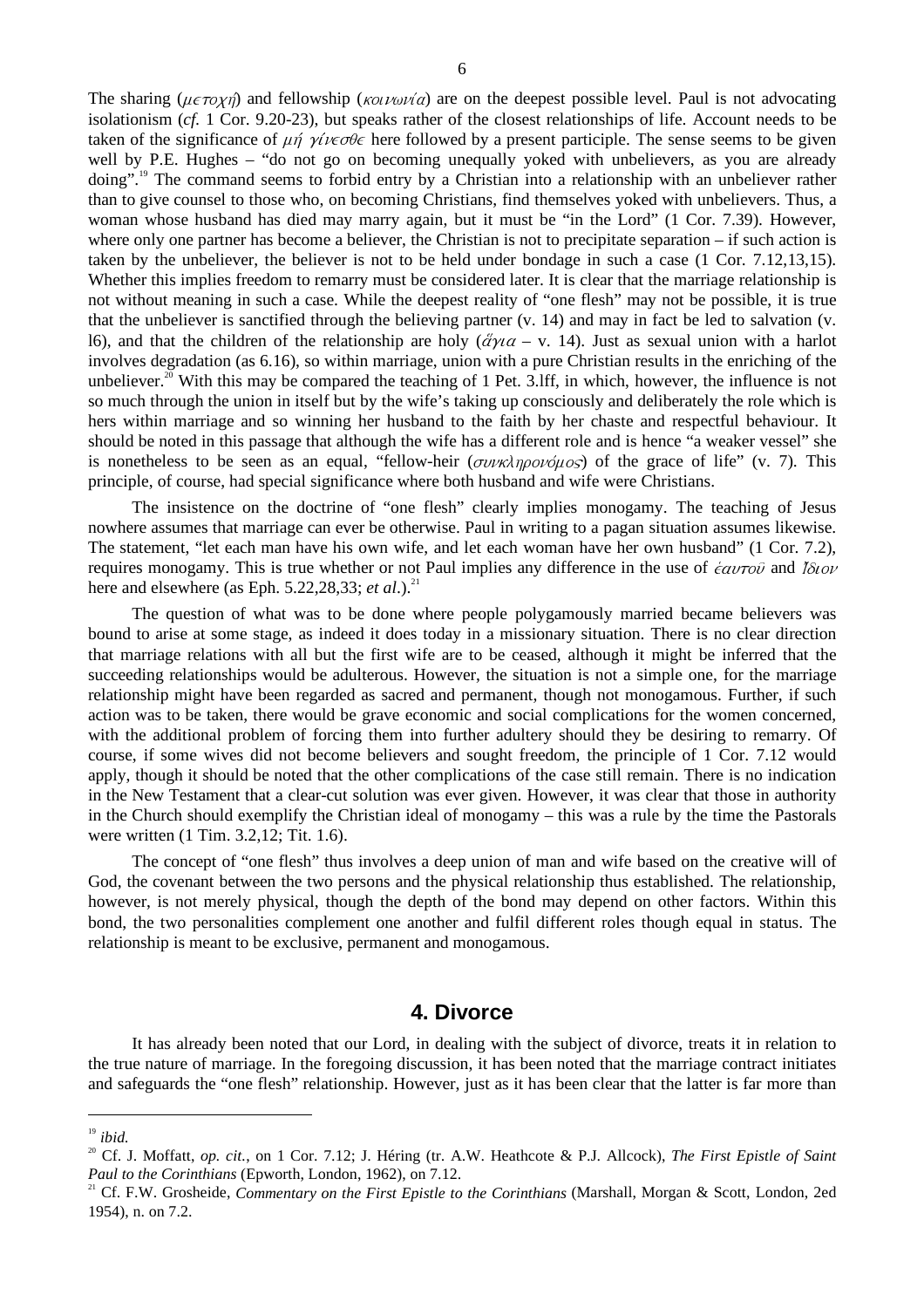just a legal contract, so it is also clear that the essential bond of marriage cannot by its very nature be dissolved by legal agreement. The formal divorce may, indeed, repudiate the marriage covenant, but cannot remove the unity of being which the marriage has brought into existence.

The Mosaic law is stated as having "permitted" divorce "because of your hardness of heart" and seeking by the "certificate of divorce" to protect the woman from her former husband (Mt. 5.31; 19.7-8; Mk 10.4-5). Marriage, however, is not to be understood in terms of a permissive legislation but in terms of the will of the Creator in the beginning (Mt. 19.8; Mk 10.6). Jesus in his teaching was concerned with the various sins which violate the ordinance of marriage. The sin which is especially accounted for in the Mosaic law was "hardness of heart"( $\sigma \kappa \lambda n \omega \delta \alpha$ ) – in LXX usage it corresponds to "uncircumcision of heart", Dt. 10.16; Jer. 4.4), especially the hardheartedness of the husband who in any case was taking the divorce. The woman did not have any particular rights in the matter and could not herself initiate a divorce. Vincent Taylor has rightly stated, "The implication is that the words express a merciful concession for the woman's sake".<sup>22</sup> However, this hardheartedness which pursues divorce is itself sinful. Its cruelty was somewhat mitigated by provisions which protected the woman. The teaching of Jesus on divorce, therefore, is not a condemnation of the Mosaic legislation, but of the hardheartedness which necessitated it. This legislation could thus not be taken as the ideal since its aim was to prevent a worse sin.

However, against the sin of hardheartedness which led to divorce must be seen the sin of adultery which followed it on the remarriage of either of the partners. For the moment, the teaching of Christ will be considered apart from the Matthaean exceptive clauses which receive fuller consideration later. Apart from these clauses, the teaching of the gospels states quite clearly that remarriage after divorce involves adultery, the responsibility for which may be seen in several aspects: the man who divorces his wife makes her commit adultery (Mt. 5.32); the man who divorces his wife and marries another commits adultery against his wife (Mk 10.11; Mt. 19.9; Lk. 16.18); the woman who divorces her husband and marries another (as was allowed under Roman but not under Jewish law) commits adultery (Mk 10.12); the man who marries a divorced woman commits adultery (Mt. 5.32; Lk. 16.18).

The clear implication is that, serious though the repudiation of the marriage vows surely is, the formal divorce does not dissolve the essential marriage union. The sexual relations entered into within the second marriage are thus an infringement of the bond of the first marriage which, in fact, still exists – hence, they involve adultery. E.P. Gould has written, "Any formal sundering of the tie leaves it really whole; the union being of this natural, physical kind, not accomplished by any formal procedure, but in the sexual act uniting man and woman, no formal procedure can break it, but simply leaves it as it was".<sup>23</sup> The second marriage is thus a mere formality which makes no real difference to the fact that "the deepest and holiest element in the physical life of man" is thus desecrated.<sup>24</sup> Divorce is wrong, because it seeks to dissolve a bond established by God himself (Mt. 19.6; Mk 10.9) and because it sanctions adultery on the false assumption that the marriage bond has been so dissolved.

The Pauline teaching is based on that of Jesus. The marriage tie is dissolved by death – "A wife is bound ( $\delta \epsilon \delta \epsilon \tau a_l - c_f$ . v. 27) as long as her husband lives; but if her husband is dead, she is free to be married to whom she wishes, only in the Lord"(1 Cor. 7.39). This agrees with the teaching of Rom. 7.2,3 – "For the married woman is bound ( $\delta \epsilon \delta \epsilon \tau \alpha$ ) by law to her husband while he is living; but if her husband dies, she is released from the law concerning her husband. So then if, while her husband is living, she is joined to another man, she shall be called an adulteress; but if her husband dies, she is free from the law, so that she is not an adulteress, though she is joined to another man." The second marriage is valid because the former marriage has been terminated by death.

In Cor. 7.I0-11, Paul sets out as the command of the Lord to the married, "that the wife should not separate from her husband (but if she does, let her remain single or else be reconciled to her husband), and that the husband should not divorce his wife". It is clear that the Christian solution to marital problems is to be reconciliation, not divorce. However, while divorce itself is discountenanced, no thought of remarriage to another after divorce is to be entertained. The fact that reconciliation is to be sought suggests that the formal divorce has not severed the marriage bond, whatever the reason for the separation in such a case may have been.

<sup>22</sup> *op. cit.*, on 10.4f.

 $^{23}$  *op. cit.*, on Mk 10.11

<sup>&</sup>lt;sup>24</sup> T.H. Robinson, *The Gospel of Matthew* (Hodder & Stoughton, London, 1928), on 5.31-32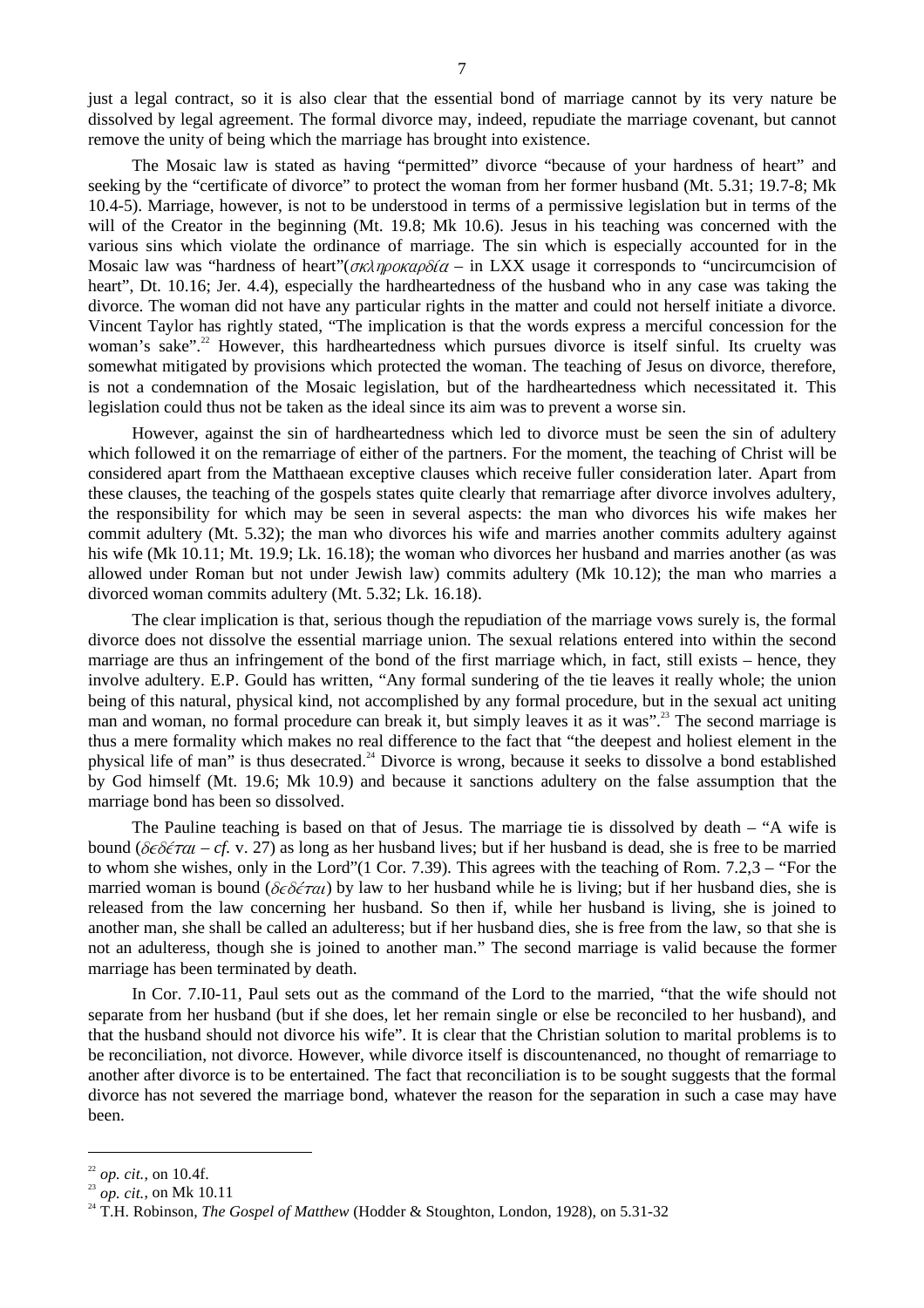J. Héring affirms that "the commandment of the Lord applies to Christian marriages. The indissolubility of Christian marriage is affirmed, as well as the prohibition of a second marriage for the wife who even so may have been divorced".<sup>25</sup> However, this statement is open to very serious question. Paul is **applying** the Lord's command to Christian marriages, in which the divine ideal should be realised, but, since this command has to do with the essence, and not merely the convenience, of marriage, its application is universal. That the Christian ideal is not always realised elsewhere is an indication, not that this ideal does not have universal validity, but that the marriage relationship is complicated by human sinfulness, even where this does not manifest itself in adultery.

At this point, however, account should be taken of the consideration earlier in which it was stated that the deepest reality of the union of "one flesh" is only possible where both parties are believers and the union hence involves the spiritual dimension, but the bond on the physical and personal levels still exists in other cases. The stability of the marriage from other points of view certainly depends on personal and spiritual factors, but deficiencies at these levels can hardly be said to **dissolve** the bond.

However, Paul evidently considers that the case where a Christian is married to an unbeliever may not be dealt with in terms of a specific commandment of the Lord (v. 12ff). While he is careful to distinguish his own opinion as such, he later states that he thinks he has the Spirit of God in such judgments (v. 40, *cf.* v. 25). While there is a radical difference between Christian believer and pagan partner in such cases and it may be affirmed that there can hardly be spiritual union, there are still no grounds for breaking the marriage covenant. The Christian is not to seek divorce from the pagan partner, but evidently is to live fully in the marriage relationship, if the partner so consents.

Because the marriage union is real, the unbelieving partner is "consecrated" through the believer and may in fact be brought through to salvation, though some in Corinth may have thought the reverse would be the case. But the question arises concerning the attitude of the Christian where the unbelieving partner has sought divorce. Paul answers this question, "let him leave; the brother or the sister is not under bondage in such cases, but God has called us to peace" (v. 15). There has been considerable debate over this so-called "Pauline-Privilege". The matter hinges on the sense in which the believer is seen to be "not under bondage" ( $o\dot{v}$  δεδούλεται).

A. Robertson and A. Plummer consider that "the Christian partner is under no slavish obligation to refuse to be set free".<sup>26</sup> There is, however, no indication what implications this may have concerning freedom or otherwise to remarry, unless the phrase "to be set free" infers on other grounds that the divorce has actual validity in such cases. F.W. Grosheide similarly states that "the Christian is under no obligation to prevent his departure", but further affirms, "If the believing party were under obligation to prevent the departure he would be subject to the unbeliever and would virtually be forced to abandon his or her faith since only by doing that could divorce be prevented". If the divine peace cannot be maintained in a reconciliation which does not deny the Christian's faith, "divorce is permissible" though "Paul does not state that he should seek or even desire it".<sup>27</sup> However, there is no consideration that "divorce" may justify remarriage.

J. Moffatt interprets quite differently at this point. He considers that the prohibition of divorce does not hold where the pagan insists on divorce. "Naturally it is implied,.. that he or she was now free to remarry (v. 39).<sup>28</sup> J. Héring takes a similar approach – "the rule formulated by the Apostle allows of an exception: if the pagan leaves the Christian partner the marriage is nullified, and the Christian can marry again – that is, of course, with a member of the Christian Church ( $\acute{e}\nu$  Kυρίω, v. 39)".<sup>29</sup> This needs to be seen in the light of Héring's affirmation noted earlier that it is Christian marriage that is indissoluble. The terms of the present statement should be noted – remarriage is possible because the former marriage is "nullified". Evidently, only in Christian marriage is there thought to be the divine union which cannot be dissolved. Presumably other marriages involve the formal contract, which, when terminated by divorce, frees the parties for further marriage, the former marriage not having been valid in the sight of God. Some such view as this seems to be implied by Héring's interpretation.

<sup>25</sup> *op. cit.*, on 1 Cor. 7.11.

<sup>26</sup> *op. cit.*, on 7.15.

<sup>&</sup>lt;sup>27</sup> *op. cit.*, on. 7.15.

<sup>28</sup> *op. cit.*, on 7.15.

<sup>29</sup> *op. cit.*, on 7.15-16.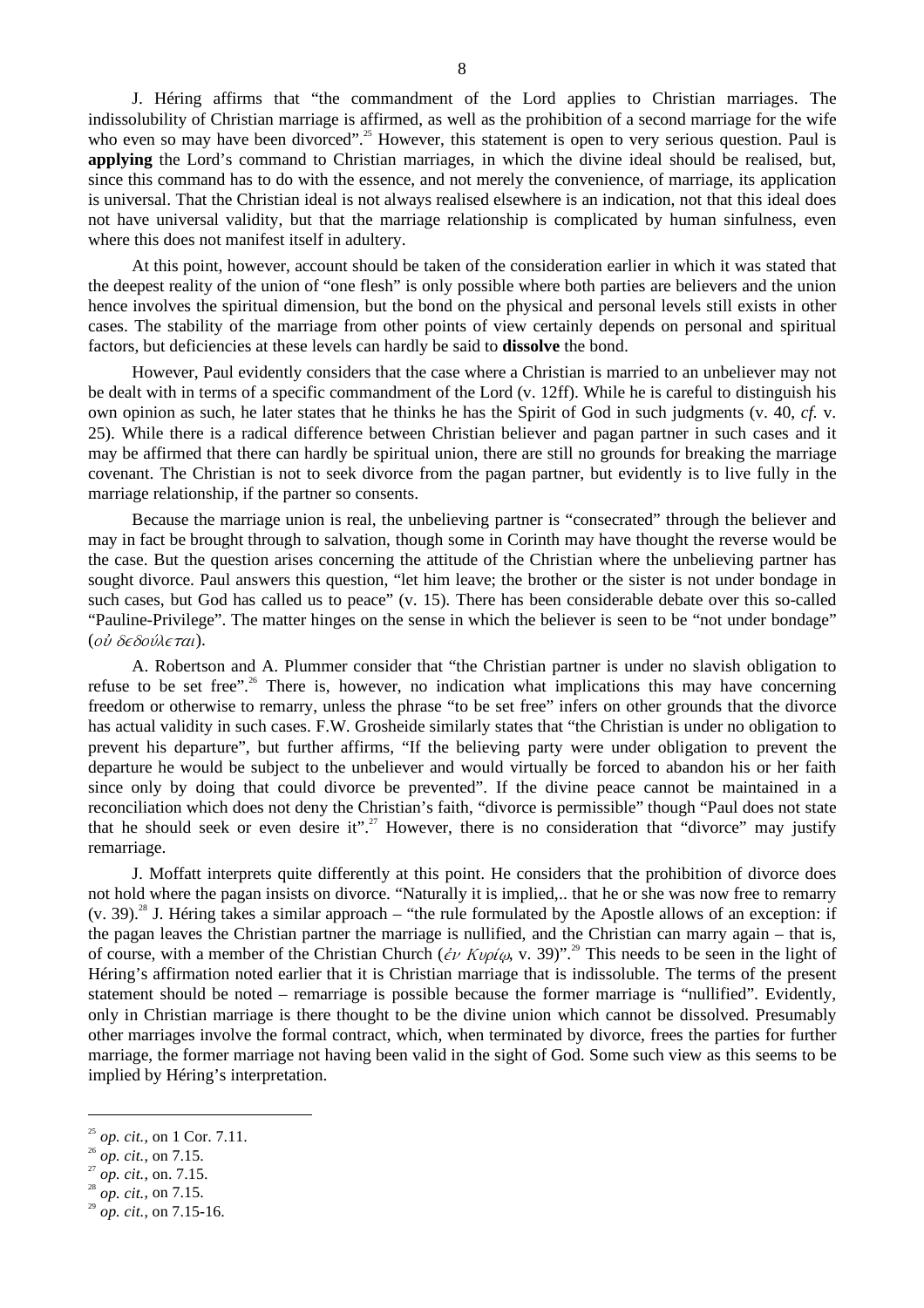There are a number of points in the passage which require fuller consideration. It may be questioned whether, in fact,  $\chi \omega \rho i \zeta \omega$  is intended to refer to **divorce** and not merely to **separation**. It is true that the more usual New Testament word is  $d\pi o\lambda i\omega$ . There is evidence in the Greek writers for the use of both of these words with reference to "divorce". The idea of "loose, set free" is most clearly present in  $d\pi o\lambda w$ , which would therefore seem to imply such a severing of the marriage contract as to make way for remarriage. Further, while in a number of New Testament instances it seems fitting to render it "send away" (as, *e.g*., in Mt. 14.15), it nonetheless derives this meaning from the sense of "release, dismiss". It is thus not parallel in these instances to  $\chi \omega \rho \alpha' \zeta \omega$  in the sense of "go away, depart". However, the latter quite graphically signifies division and in Mt. 19.6 (= Mk 10.9) is set in direct contrast to  $\sigma \nu \nu \xi \epsilon \nu \gamma \nu \nu \mu$ . It seems unlikely that, within the cultural context of the epistle, "separation" would be taken to mean a division between the married parties which would not permit them to remarry. This is at least clear in v. 11, where it is stated, however, that the Christian is not to remarry. Whatever Paul expects of the Christian in v. 15, it is hard to deny that this "separation" may well involve the remarriage of the non-Christian.

Closer attention needs to be given to the phrase  $o\dot{v}$   $\delta\epsilon\delta o\dot{v}$  active There is no evidence that the verb δουλόω was ever used in Greek literature of the marriage bond. When Paul clearly refers to the latter, he uses the verb  $\delta \epsilon \omega$  (as Rom. 7.2; 1 Cor. 7.27,39). The verb here may be taken to mean "be under constraint, under compulsion", presumably to take a particular course of action, though what this may be is not immediately evident.

A great deal of the teaching of this chapter must be seen in the context of Paul's strong sense of the imminence of the end of the world. In view of "the present distress" he considers it good for men to remain in the condition in which they now are, married or unmarried (vv. 26-27). "The time has been shortened" (v. 29), he says, "the form of this world is passing away. But I want you to be free from concern" (vv. 31-32). This in fact is why he advocates celibacy – he does not want them distracted by rightful marital responsibilities but seeks their undistracted devotion to the Lord (v. 35).

It may well be that v. 15 also needs to be viewed in terms of this emergency situation. The Christian partner is not to seek divorce, nor, however, can he afford to spend time and energy seeking reconciliation with a pagan spouse who seeks divorce. Far from implying that the Christian would remarry, the consistent advice of Paul in this context, though not expressed here, would be that the divorced Christian in such a case should remain unmarried. The question of whether the Christian could in good conscience remarry in spite of the pressures of emergency (as v. 2) is not specifically answered at this point. Some difference from the case of v. 11 is certainly implied.

Apart from the exceptive clauses, then, the teaching of the New Testament is categorically against divorce since this does not recognise the deep bond involved in marriage and remaining after divorce, and hence leads to adultery. Even where divorce by an unbelieving partner must be suffered by a Christian in view of the present distress, it is not clearly stated that this dissolves the marriage bond and hence makes way for remarriage. While the principle of the matter is left open, in the light of the New Testament teaching on marriage such a conclusion would be hard to sustain.

#### **5. The Exceptive Clauses.**

There are two sayings in Matthew which have been taken to modify or contradict the general teaching of the New Testament on the subject of divorce by introducing an exception to the absolute rejection of divorce. "Every one who divorces his wife, except for the cause of unchastity, makes her commit adultery" (Mt 5.32). "Whoever divorces his wife, except for unchastity, and marries another commits adultery" (Mt 19.9).

Some scholars consider that the exceptive clauses are interpolations which directly contradict the teaching of Jesus as stated in the Gospels and in the Pauline Epistles. Thus, T.H. Robinson considers that the words have been inserted by the evangelist as an interpretation of the words of Jesus. However, he doubts whether Jesus really limited the application of his law since "no legal formula or judicial act could affect what was fundamentally a spiritual relation… If adultery is the desecration of the deepest and holiest element in the physical life of man, no mere scrap of paper can make the slightest difference to it".<sup>30</sup> This acknowledges the seriousness of the adultery involved in a second marriage after divorce (which, because it

<sup>30</sup> *op. cit.*, on Mt.5.31-32.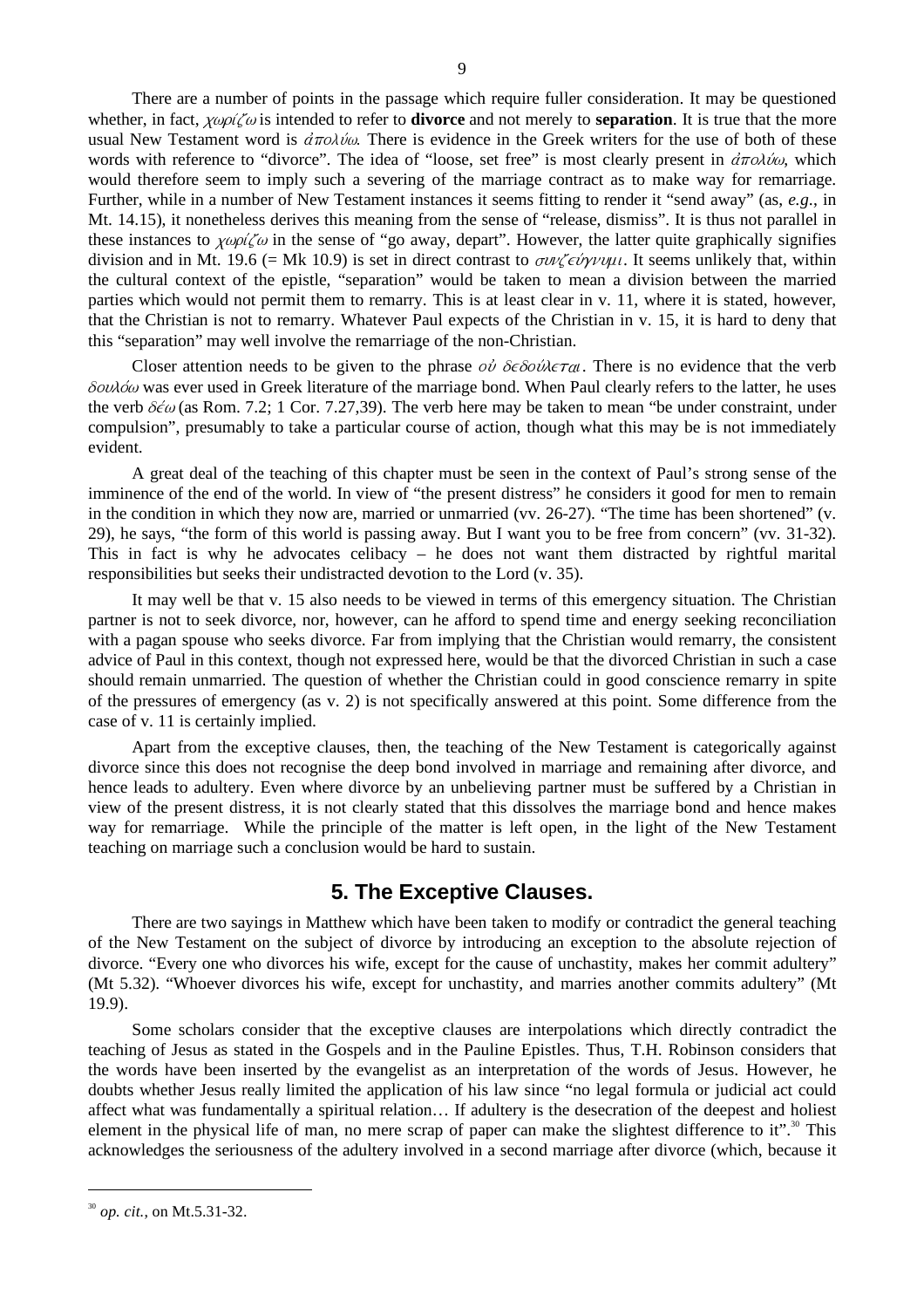does nothing to the essential marriage union is a "mere scrap of paper"), but does not consider the effects on what is "fundamentally a spiritual relation" of adultery itself.

B.H. Branscomb regards Mark's account as the correct one, since the evidence of Luke's account and of Paul's reference does not allow exceptions, and the rest of the answer in both Matthew and Mark appeals to the teaching of Genesis against the law of divorce in Dt. 24. Further, among a people with whom divorce was easy, he was emphasising permanence; and his teaching here and elsewhere shows him not interested in classifying and listing exceptional cases.<sup>31</sup> Again, the unanswered question is whether adultery does anything to the permanence of marriage.

Robertson and Plummer state categorically that "St Paul, like our Lord, forbids divorce absolutely;  $\pi \circ \rho \vee \epsilon \circ a$  in the wife is not mentioned here as creating an exception; and it is possible that this exception was unknown to the Apostle because it had not been made by Christ."<sup>32</sup>

Some scholars view the words as representing the later legislation of the Church, legitimate or not, under the authority to "bind" and "loose" (Mt. 16.19; 18.18). Thus, A.H. McNeile states, "The Christian Church, with its authority to bind and loose..., early made the exception to meet a pressing ethical need; and since the need has not ceased, the exception is valid today".<sup>33</sup> J.C. Fenton concludes similarly that "the permission to allow divorce in certain circumstances seems to be one example of the use of this authority by the early Church". Here, however, "the distinction between the original command of the Lord and the Church's legislation has been obscured".<sup>34</sup>

F.V. Filson thinks that what Jesus said about divorce is not so clear as the fact that he did speak strongly against it. He concludes that the exceptions must be Church decisions – "Apparently the Church had to decide what to do when married couples failed to fulfil the purpose of the Creator. 'Matthew', or his source for this teaching, evidently held that the Church must hold divorce to a minimum, but that the spirit of Jesus' teaching could best be realised by permitting divorce where the wife was guilty of unchastity".<sup>35</sup>

S.E. Johnson affirms that Jesus made no exceptions, but that the Church had to legislate for hard cases as Matthew believed it had the power to do. Johnson seems unsure of the result – "Whether the church was justified in taking this stand is a question of theology, not of scientific exegesis."<sup>36</sup>

C.E.B. Cranfield thinks that, while the dissolving of the marriage union inevitably stands under divine judgment, "it may nevertheless be proper for the state and also the Church to make provision for situations in which because of human sinfulness divorce may be the lesser evil."<sup>37</sup> G.B. Caird makes a similar point and concludes that "it is only in the kingdom, where there is a cure for hardness of heart, that the ideal becomes practicable".<sup>38</sup>

There are other scholars who consider that the exceptive clauses are merely the addition of what is implicit in our Lord's teaching elsewhere. There, J.M. Creed considers that though an interpretative gloss it is nonetheless probable that it "preserves the actual purport of the teaching of Jesus."<sup>39</sup>

Some scholars under this category hold that adultery is the one ain which destroys the marriage bond. A.W. Argyle states that it was taken for granted by all including Jesus "that unchastity was the only possible ground for divorce because it destroyed the unity between man and wife".<sup>40</sup> E.P. Gould considers that the exception is implied "because adultery is the real dissolution of the marriage tie, as distinguished from the formal divorce. Precisely as divorce does not break the marriage tie, adultery does break it."<sup>41</sup> Likewise D.E. Nineham, "It may be held that in the case of adultery, the union has *ipso facto* been dissolved."<sup>42</sup>

<sup>&</sup>lt;sup>31</sup> *The Gospel of Mark* (Hodder & Stoughton, London, 1937), on 10.2-12.

<sup>32</sup> *op. cit.* on 1 Cor. 7.11.

 $\frac{33}{9}$  *op. cit.*, on Mt.5.32.

 $^{34}$  *op. cit.*, on Mt.5.32.

<sup>&</sup>lt;sup>35</sup> *op. cit.*, on Mt.5.32.

<sup>&</sup>lt;sup>36</sup> The Gospel According to St. Matthew in The Interpreter's Bible, Vol. VII (Abingdon, New York, 1951), on 5.32.

<sup>37</sup> *op. cit.*, on Mk 10.9.

<sup>&</sup>lt;sup>38</sup> Saint Luke (Penguin, Middlesex, 1963), on 16.18.

<sup>&</sup>lt;sup>39</sup> *The Gospel According to St. Luke* (Macmillan, London, 1930), on 16.18.

<sup>&</sup>lt;sup>40</sup> The Gospel According to Matthew (C.U.P., Cambridge, 1963), on 5.32.

<sup>41</sup> *op. cit.*, on Mk 10.12.

<sup>42</sup> *op. cit.*, on Mk 10.9.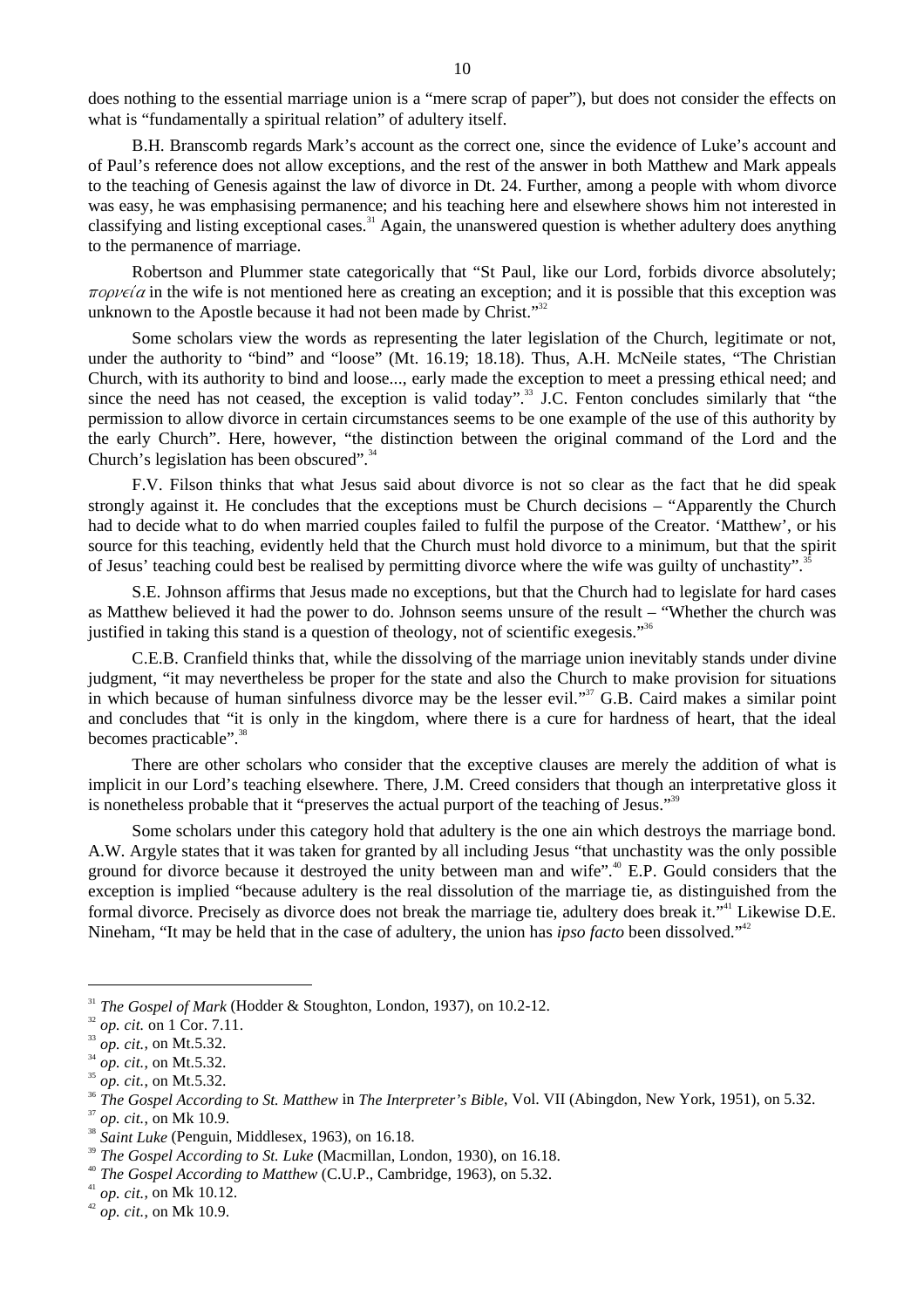Other scholars under this category consider that the clause is an interpolation in 19.9 but in 5.32 simply states that a man cannot make his wife an adulteress by divorce if she is one already. Thus, G.E.P. Cox has, "If the wife is already an adulteress, her husband by divorcing her does not make her one", but he considers the clause in this sense superfluous. <sup>43</sup> W.C. Allen views the matter similarly: "If a man divorced his wife for  $\pi o \rho \nu \epsilon / a$ , he would not then cause her to commit adultery, because she would already be guilty of this crime", but he thinks that the exception, though obvious, confuses the issues.<sup>44</sup>

It is thus clear that there is a wide range of views on this subject. At this point there are a number of issues requiring clarification. In particular, there is the exact significance of  $\pi \omega \omega$  and its effect on the marriage bond. This has been noted in connection with those scholars who see the clauses merely as interpolations contrary to the spirit of the teaching of Christ.

The normal word for "adultery" is  $\mu \omega_X \epsilon' \alpha$ , not  $\pi \omega_Y \epsilon' \alpha$  which is a more general term for illicit sexual intercourse. The two terms are evidently to be seen in distinction in Mt. 15.19 (= Mk 7.21) and in Gal. 5.19 (in D and a number of later MSS). However, because  $\pi \circ \rho \nu \in \alpha$  is broad in application, it may nevertheless include the specific case of  $\mu o \chi \epsilon/\alpha$ . Indeed, the use of  $\pi o \rho \nu \epsilon/\alpha$  for the sin of a married woman is evident in the use of the LXX in Gn. 38.24; Hos. 2.2 (where the two are used in poetic parallelism); and elsewhere. It is significant here, however, that while  $\pi \circ \rho \nu \in \{a\}$  is used in the exceptive clauses, it is followed by a verb more strictly implying adultery ( $\mu o \chi \epsilon \dot{\psi} \omega / \mu o \chi \dot{\alpha} \omega$ ). Thus, it has been suggested by some that the word must refer to unchastity before marriage which is discovered after marriage. In such a case the essential marriage union has not taken place and the marriage is therefore nullified.

C.E.P. Cox has further sought to understand the word in terms of marriage within the prohibited degrees, such a marriage being from the outset null and void, the two instances constituting grounds. for a decree of nullity.<sup>45</sup> P. Bonnard concurs with the second suggestion and thinks that in the apostolic decree of Acts 15.28,29  $\pi o\rho \nu \epsilon / a$  is used in this sense of a marriage within the forbidden degree.<sup>46</sup> It is clear that such a marriage would involve  $\pi \circ \rho \nu \in \{a\}$  rather than  $\mu \circ \nu \in \{a\}$ , since no other marriage bond is involved. However, if intercourse has taken place, the relation may be both illegal and sinful, but it is hard to escape the conclusion that the "one flesh" relationship is hereby established, as in 1 Cor. 6.16. This suggestion is thus full of its own peculiar problems. The suggestion that  $\pi \circ \rho \nu \in (a \text{ refers here to premarital unchastity is also difficult to})$ sustain. In such a case it may be assumed that the "one flesh" relationship has been entered into with another man with no intentions of exclusiveness and permanence. Does such a relationship constitute an indissoluble relationship, and is it hence in the sight of God the equivalent of a former marriage which of necessity renders the later marriage invalid and which must make any intercourse in the later marriage adultery? Such a conclusion seems to imply that people united in sin are "joined together by God". It also seems to take no account of the gospel, for it is not suggested that divorce is commanded, as was the case in certain situations under later Judaism. It may be that 1 Cor. 7.11 implies the case of divorce among Christians on the grounds of adultery, yet if so the woman is not to remarry but rather to seek reconciliation. Premarital unchastity is a serious sin which demands repentance and forgiveness, though apart from these it could well prove a hindrance to a true and lasting marriage. It seems, then, best to take this verse to refer to adultery after marriage.<sup>47</sup>

It is already clear that adultery in itself need not lead to divorce. It may be followed (indeed, in a Christian context, ought to be) by repentance and reconciliation. However, it seems difficult to avoid the conclusion that adultery is the one sin which by its nature violates the "one flesh" relationship. Indeed, unless there is reconciliation, it may virtually destroy it, for not only is there the break-down of the spiritual and personal bond (as in most cases where people sue for a divorce) but the violation of the marriage contract by entry into the exclusive physical relationship with another party. Thus, it may be taken that the absolute command of Mt 19.6 is in such a case not ignored by a divorce which does nothing to the relationship but is flagrantly violated by the adultery which precedes divorce. It is because of the radical separation involved in adultery that, within the Christian context, repentance and reconciliation are

<sup>43</sup> *The Gospel according to St. Matthew* (S.C.M., London, 1952), on 5.31-32.

<sup>44</sup> *A Critical and Exegetical Commentary on the Gospel according to S. Matthew* (T. & T. Clark, Edinburgh, 3ed 1912), on 5.32.

<sup>45</sup> *op. cit.*, on Mt. 19.3-9.

<sup>46</sup> *op. cit.,* on Mt. 5.32.

<sup>&</sup>lt;sup>47</sup> So McNeile, Filson, T.H. Robinson, Allen, Fenton inclines to this view, and Johnson is non-committal.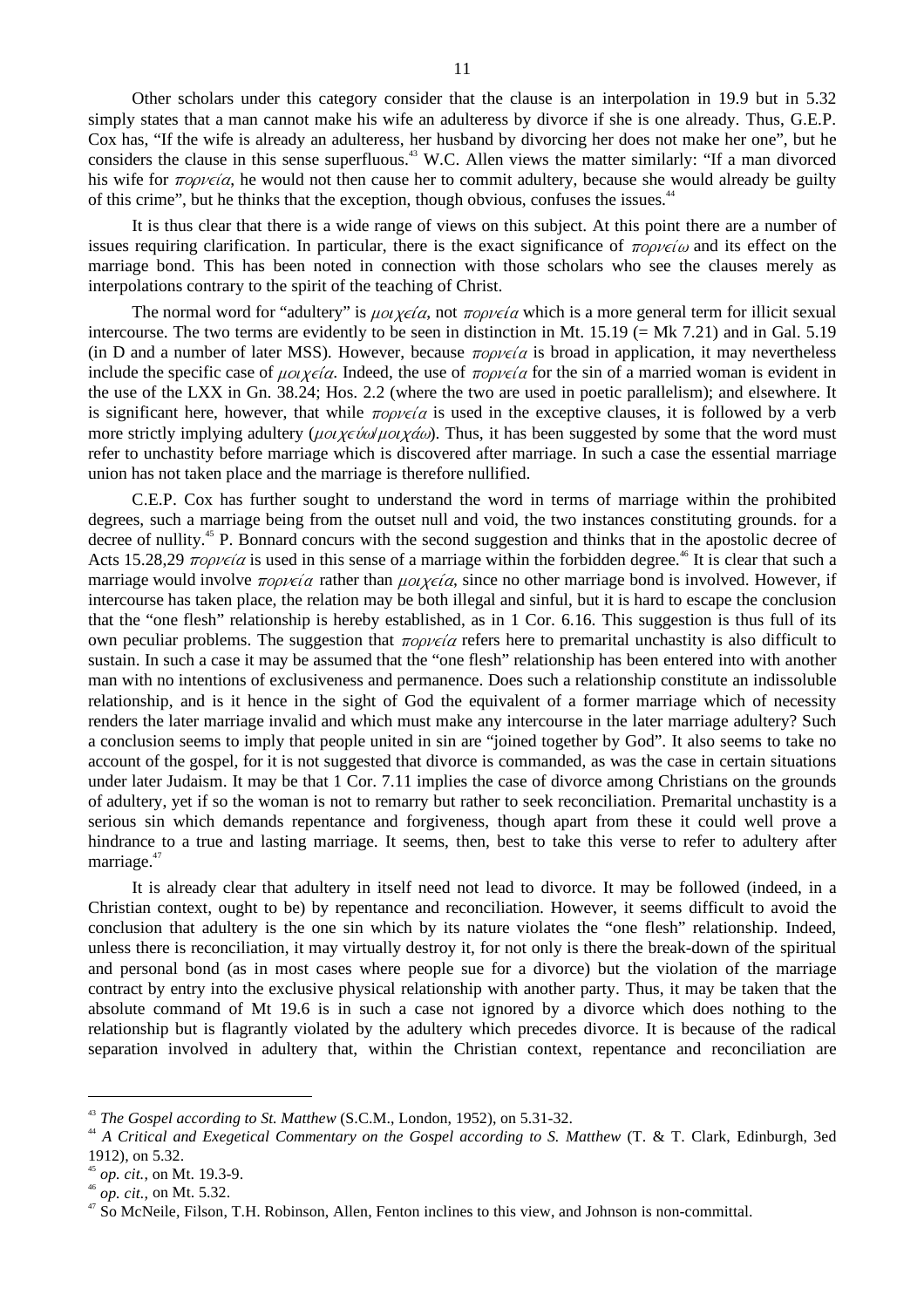imperative. One may almost say that this involves the re-establishment of the marriage contract on its former exclusive permanent basis.

The question remains whether adultery, like death, so severs the marriage bond as to make the way open, after repudiation of the legal bond, for remarriage. The form of the statement in 19.9 seems to imply this, and even the omission of  $\kappa a\ell \gamma a\mu \eta \sigma \eta \ d\lambda \lambda \eta \nu$  by B does not escape from the strong suggestion that the possibility of remarriage is implied. How else, one may ask, could such a person be said to "commit adultery"? Indeed, under strict Old Testament law, the death penalty was to be meted out to the guilty party, leaving the innocent party in fact free to remarry.

It has been suggested that the excepting clause here is little more than the agreement with Shammai as against Hillel.<sup>48</sup> However, it is clear that Jesus was not entering into a discussion on Jewish casuistry, but setting out the principles of the creative will of God. Adultery is regarded as a serious sin, whether before or after formal divorce, though the records in Mark and Luke do not indicate the effects of this sin against the marriage bond. However, even there it is adultery rather than divorce in itself which is the radical denial of this ordinance of God. It does not seem inconsistent with the teaching of Jesus that in adultery, as not in divorce, there is such sundering of the divine bond as leaves the innocent party free to remarry. For the guilty party, of course, it is true that remarriage is merely the addition of sin to sin. To see this beyond the Jewish context, it is further necessary to extend this principle to include such cases where the adultery has been committed by the man.

#### **6. Conclusion.**

Marriage is a divine ordinance deriving its significance from the creative will of God "from the beginning". It is hence good and sacred in itself, though the desire for marriage is to be subservient to the Kingdom, within which some few may be called to remain unmarried and be given the grace to do so. In marriage, a man and a woman are joined together by God to form "one flesh" – this being ideally **realised** as a physical, personal and spiritual union. Within this relationship, the differences between the sexes inherent in creation complement one another, so that husband and wife fulfil different roles though equal "in Christ". This "one flesh" relationship is initiated and safeguarded by the marriage contract which involves a solemn covenant between the couple that they will in fact enter this relationship exclusively and for life. It is, however, especially the physical consummation that constitutes this relationship. The bond is therefore real even where it does not find its deepest expression. The "one flesh" relationship further implies monogamy.

Since marriage is far more than a legal contract, it cannot be dissolved by a legal agreement. While under Mosaic law, a certificate of divorce was permitted to protect the rights of women whose husbands were insistent on divorce, this permissive legislation was not to be taken as indicating the divine ideal. Basically, divorce is wrong, since it seeks to dissolve a bond established by God himself and since it sanctions adultery on the false assumption that the marriage bond has been so dissolved.

Marriage is dissolved by death, after which the remaining partner is free to remarry. But otherwise, and especially in the case of Christians who exemplify the divine ideal, the parties should either be reconciled or remain in singleness. This is partly in view of the imminence of the End, in view of which Christians should not be distracted by outside worries. For this reason, Christians are not obliged to resist pagan partners who want divorce – though it is not clear whether the Christian could remarry if he so desired. While marriage cannot be dissolved by legal agreement, adultery is the one sin which by its very nature violates the "one flesh" relationship. It need not lead to divorce, but may be followed by repentance and reconciliation. However, the man divorcing his wife for adultery is not guilty of causing her to commit adultery since that sin is already present. But further, the break in the marriage bond through adultery is such that, unless reconciliation follows, divorce is not the sundering of what God has joined but the acknowledgment of what human sinfulness has already broken. The innocent party may thus be seen to be free to remarry.

Nowhere more than in marriage and divorce is it more truly seen that human laws are regulated to the exigencies of human sinfulness. The ultimate truth is not that divorce is good in this or that case. Even where it may be "just" or "warranted" it is never "good". The divine ethic must be seen in terms of the divine gospel which makes provision for that "hardness of heart" which so tragically makes divorce seem

<sup>48</sup> So Argyle, Filson, Cox, Branscomb.